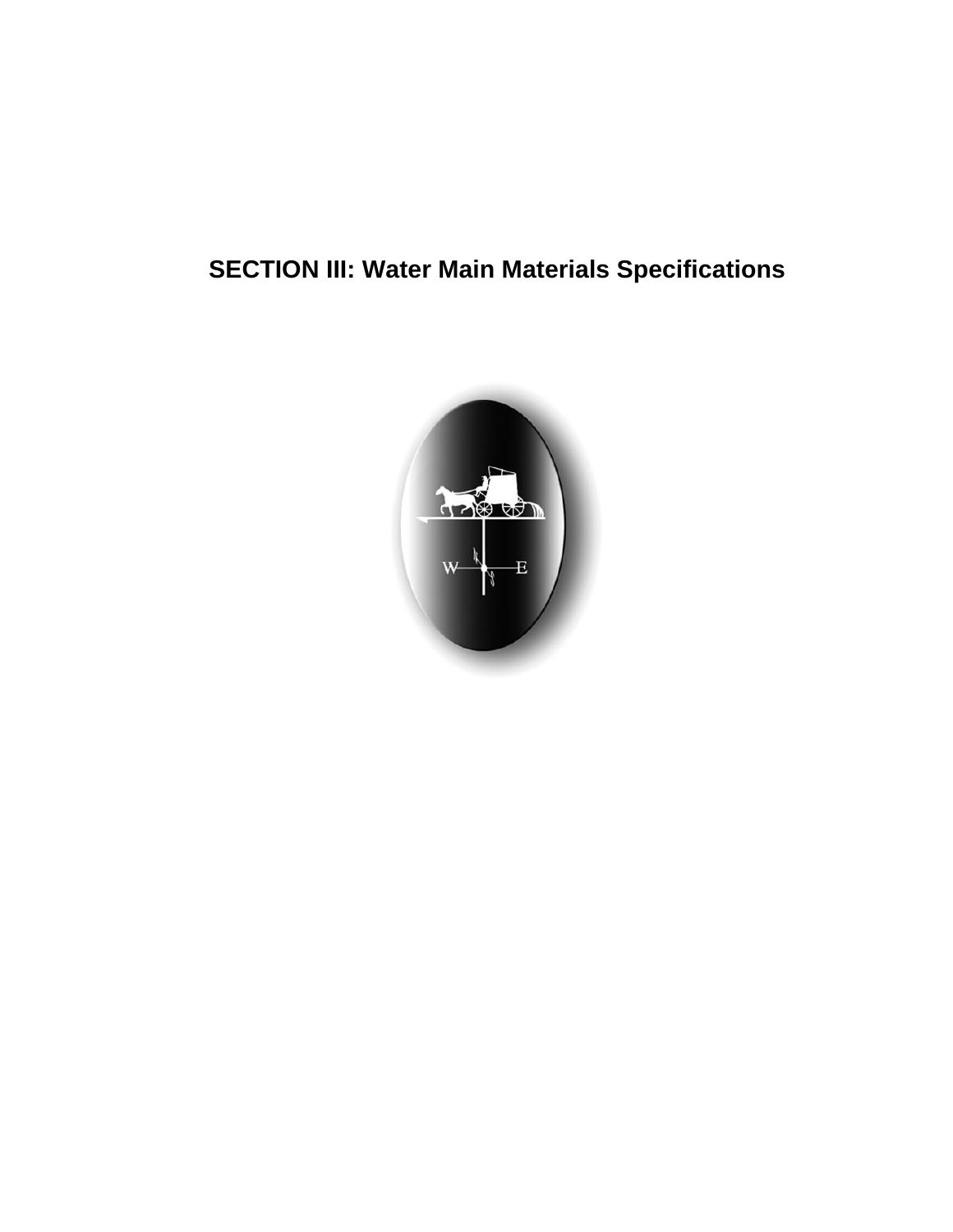## **Table of Contents**

| 31 |
|----|
| 32 |
| 33 |
| 34 |
| 35 |
| 36 |
| 37 |
| 38 |
| 40 |
| 41 |
| 42 |
| 44 |
| 46 |
| 47 |
| 48 |
| 49 |
| 50 |
| 52 |

NOTE:

 All installations shall follow manufacturer's recommended procedures unless otherwise noted or directed by PWD personnel.

 All materials, products and coating that contact drinking water shall be certified to meet NSF/ANSI Standard 61 – *latest revision*, Drinking Water System Components – Health Effects.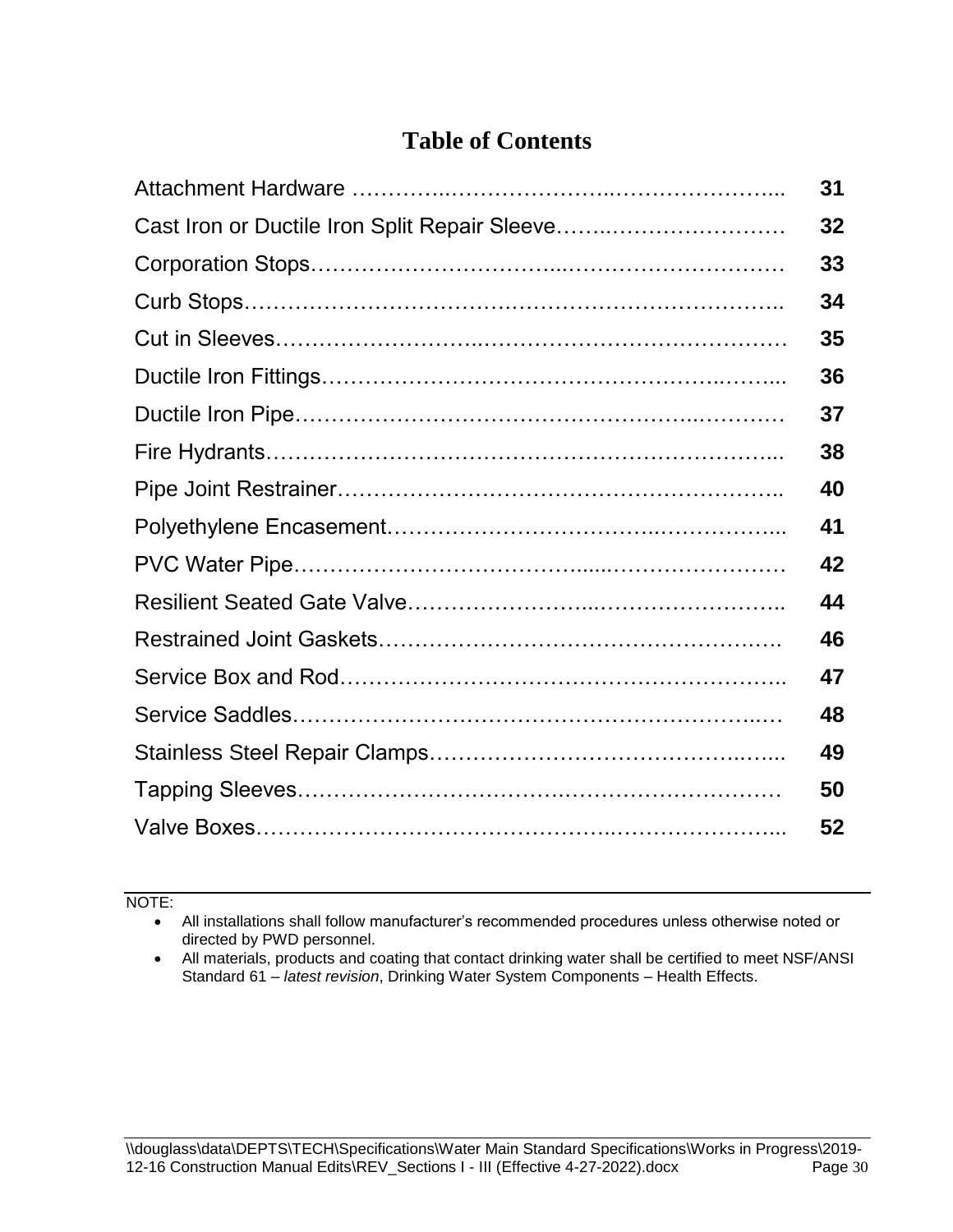### **Attachment Hardware**

### GENERAL SPECIFICATIONS

General Description of Properties Required:

- 1. Stainless Steel: Type 304 contains the addition of Molybdenum to the nickel-chromium steels.
- 2. High Strength/Low Alloy Steel: Trade name for cold formed T-head bolts containing alloying elements such as copper, nickel, and chrome (Cor-Blu).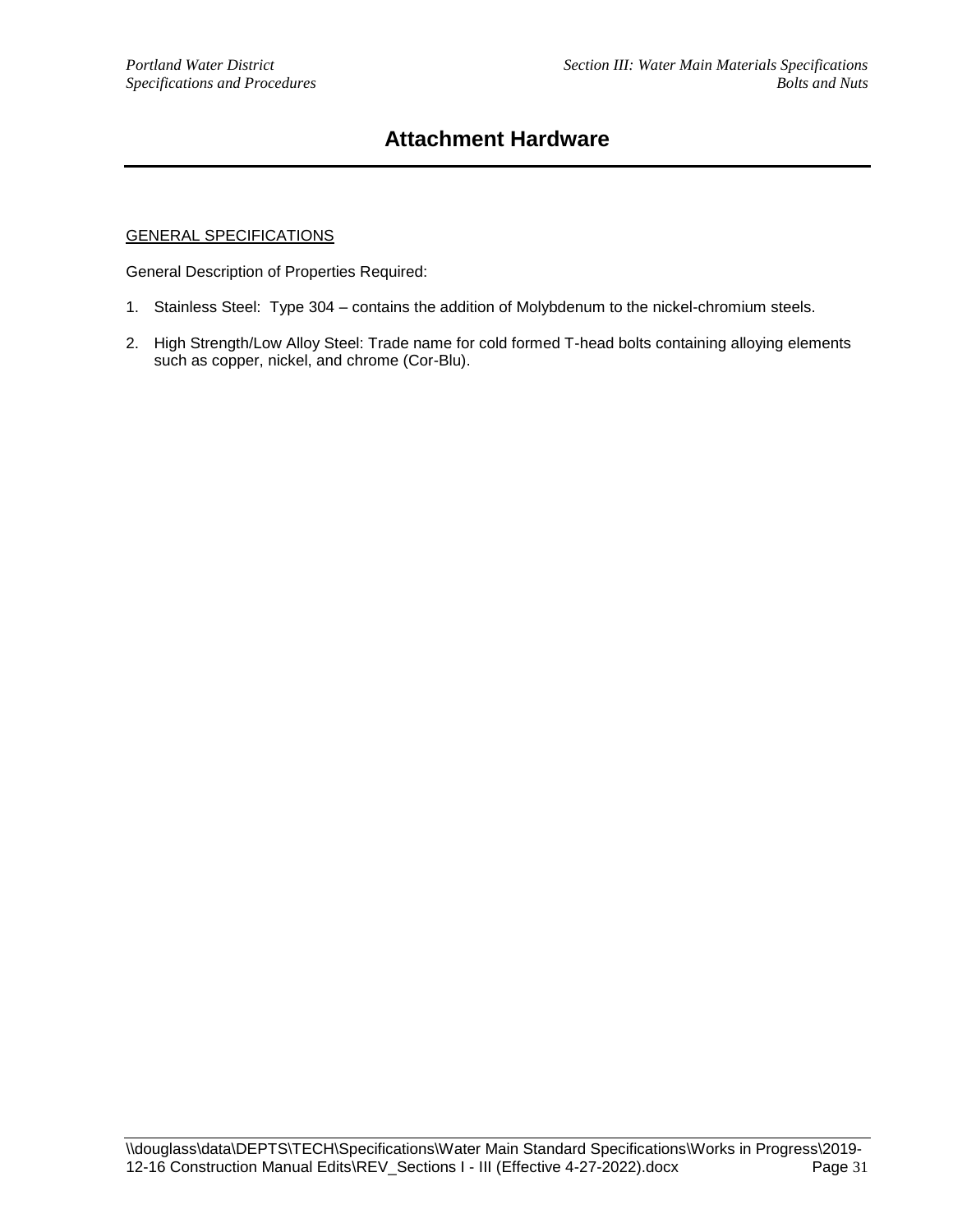### **CAST IRON OR DUCTILE IRON SPLIT REPAIR SLEEVE**

- 1. Split repair sleeve shall be mechanical joint.
- 2. The side rubber gaskets shall be rectangular to cross-section and shall fit into grooved channels in the casting. These gaskets shall extend the entire length of the sleeve.
- 3. Split repair sleeve shall be AB-CD pattern to permit use of plain rubber and duck-tipped gaskets for various O.D. piping sizes.
- 4. Mechanical joint with accessories furnished; glands, gaskets and Cor-Blu T-bolts and nuts or equal.
- 5. All side bolts shall be Stainless Steel (Type 304) or silicone bronze.
- 6. Interior and exterior to be bituminous coated with a minimum of 4 mils D.F.T.
- 7. The sleeve shall be provided with a 2" F.I.P.T. test port with brass plug.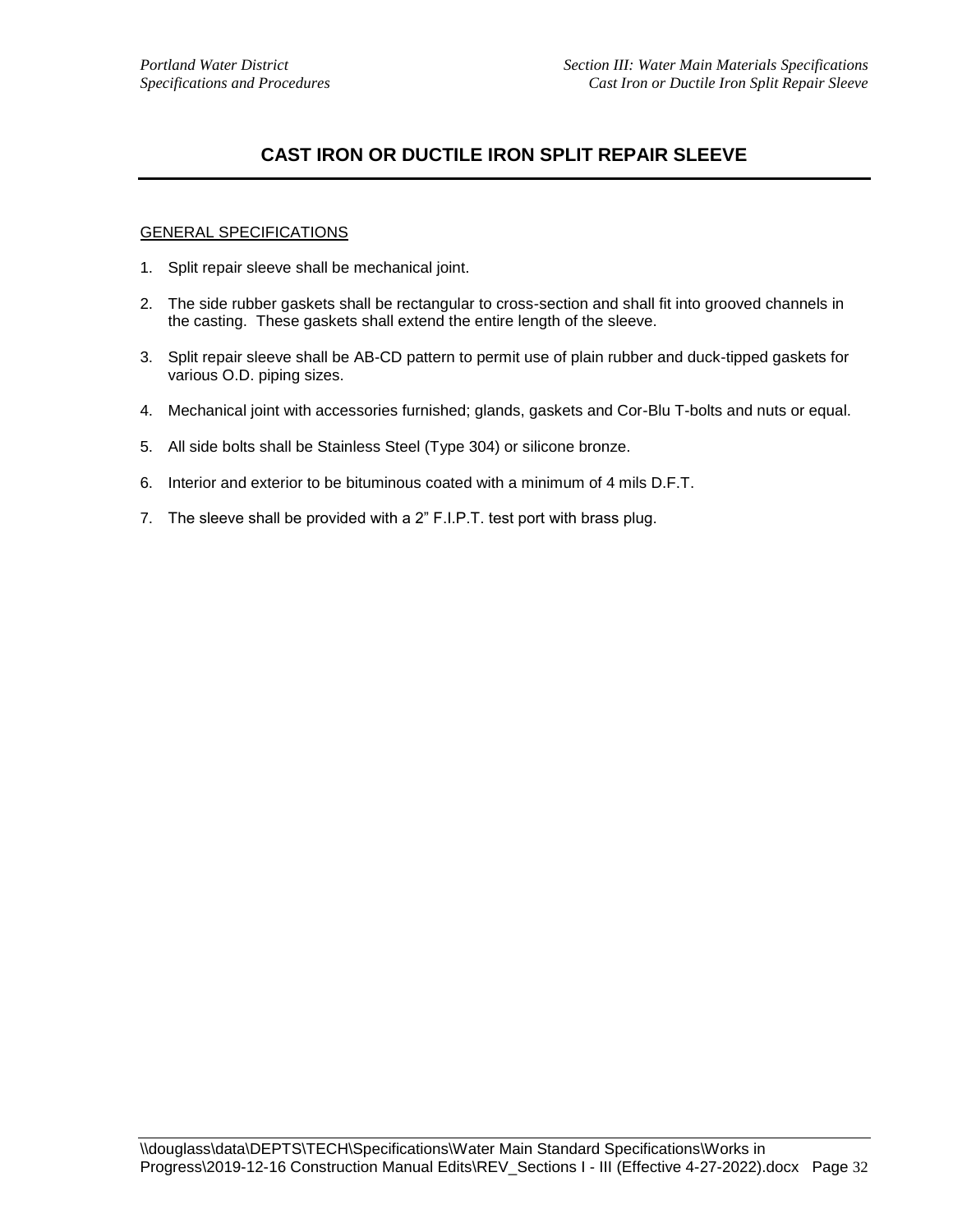## **CORPORATION STOPS**

### GENERAL SPECIFICATIONS

- 1. Conforming to AWWA C-800.
- 2. ¾" to 2" curb stops shall be ball valve design with brass ball that is teflon coated or brass ball with teflon seats.
- 3. The ball shall be supported by seats which are water tight in either direction.
- 4. The valve shall have a full port opening.
- 5. The body of the corporation stop shall be of heavy duty design.
- 6. The valve working pressure shall be 300 p.s.i.

- a) A.Y. McDonald
- b) Cambridge Brass
- c) Ford Meter Box Co.
- d) Mueller Co.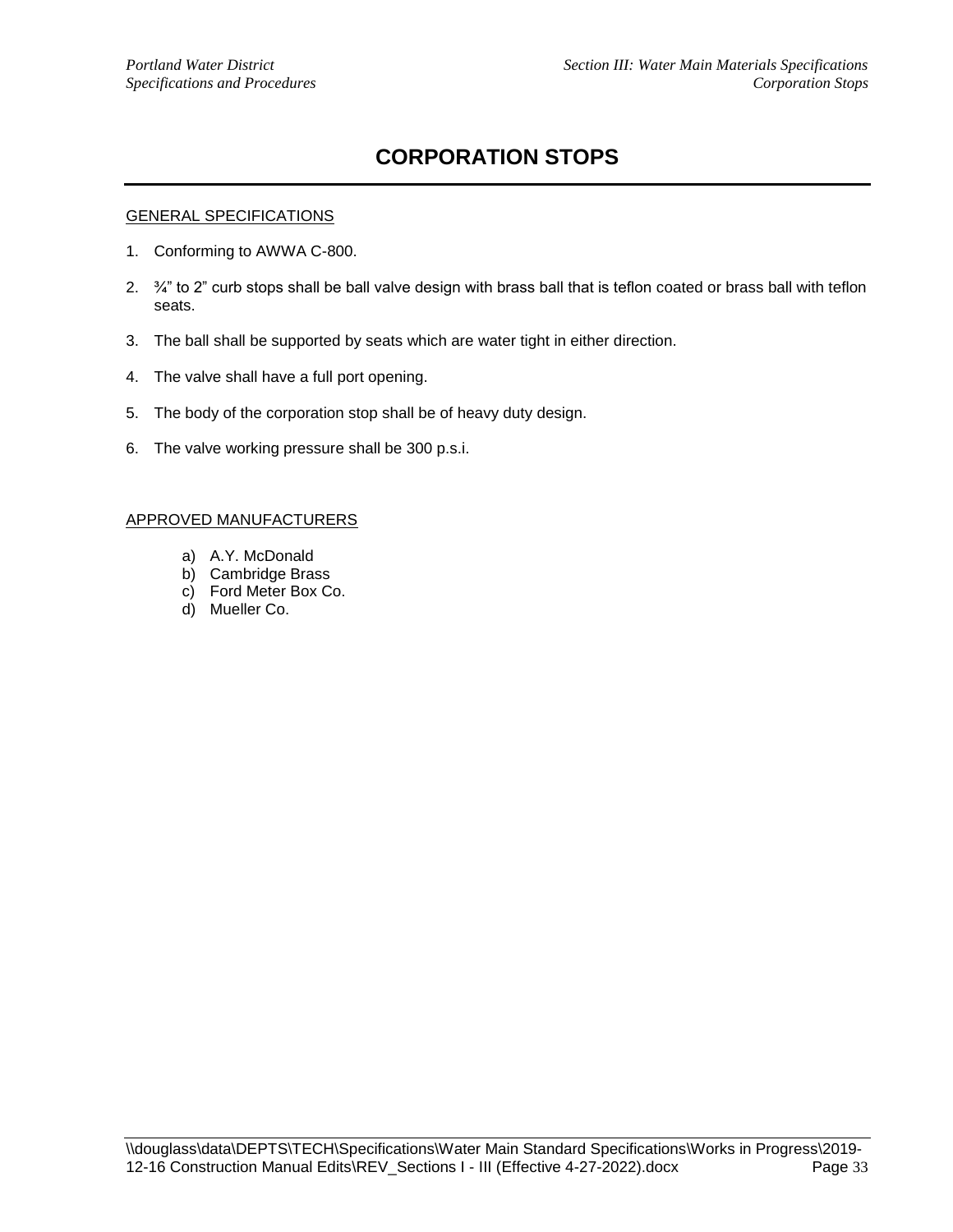## **CURB STOPS**

### GENERAL SPECIFICATIONS

- 1. Conforming to AWWA C-800
- 2.  $\frac{3}{4}$ " to 2" curb stops shall be ball valve design with brass ball that is teflon coated or brass ball with teflon seats.
- 3. The ball shall be supported by seats which are water tight in either direction.
- 4. The valve shall have a full-port opening.
- 5. The valve shall open with  $\frac{1}{4}$  turn (90 $\degree$ ) with a check or stop.
- 6. The valve shall not have a drain.
- 7. The valve stem shall have 2 "O" rings and a bronze ring lock which holds the stem solidly in the valve body.
- 8. The valve body shall be of heavy duty design.
- 9. The valve working pressure shall be 300 p.s.i.

- a) A.Y. McDonald
- b) Cambridge Brass
- c) Ford Meter Box Co.
- d) Mueller Co.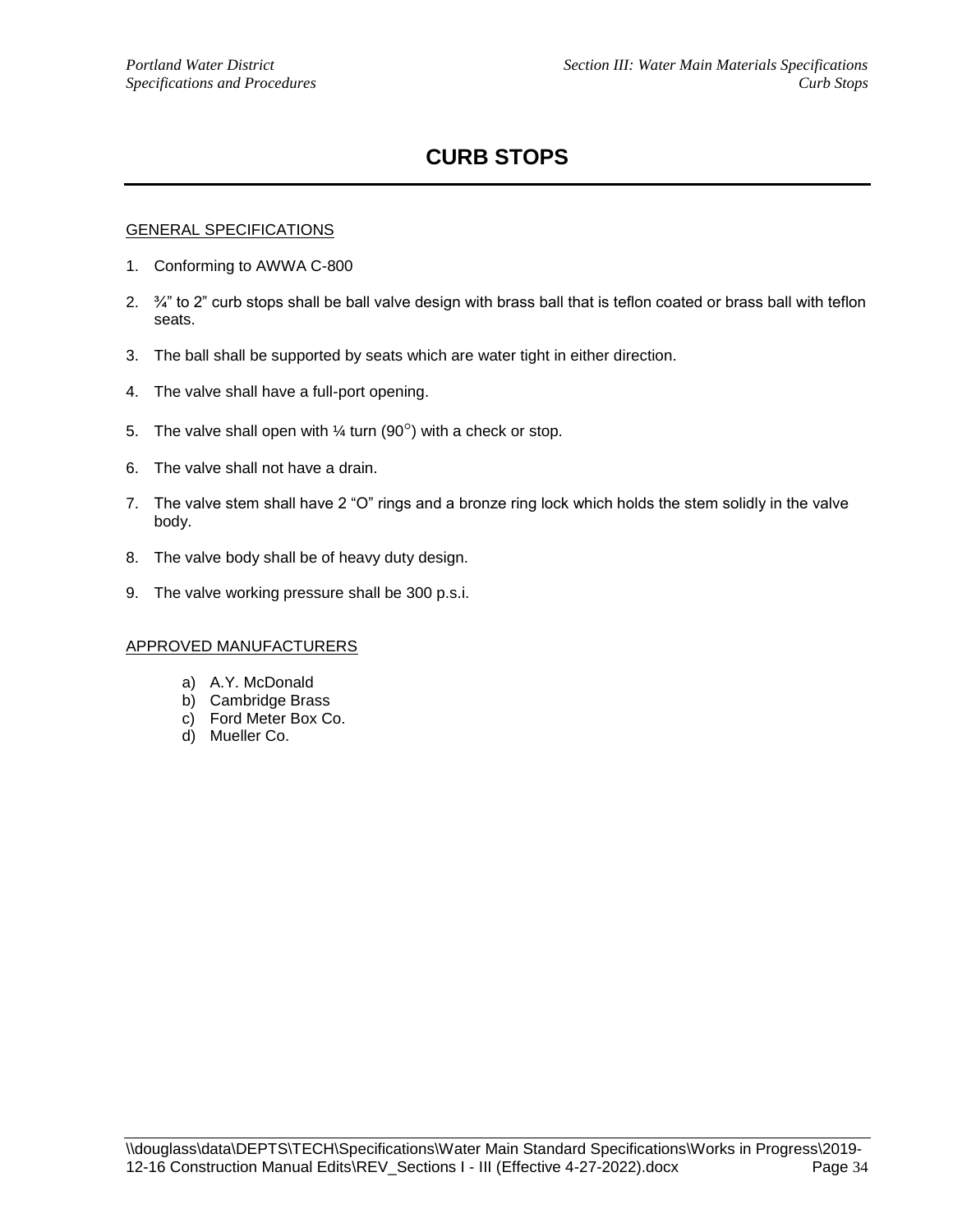## **CUT-IN SLEEVE**

### GENERAL SPECIFICATIONS

- 1. The sleeve shall be mechanical joint to plain-end type.
- 2. The sleeve shall fit over either AB or CD pattern pipe.
- 3. Interior coating Seal-coated AWWA C104-74, min. 4 mils D.F.T.
- 4. Exterior coating Bituminous coated, min. 4 mils D.F.T.
- 5. Mechanical joint connections:
	- a. Glands: Duck-tipped for AB pipe, Plain Gaskets for CD pipe
	- b. Cor-Blu tee bolts and nuts
- 6. Cut-in sleeves shall have at least one stop-screw in sizes up through 10" and at least 2 stop-screws in 12" size.
- 7. The stop-screw "O" ring shall be recessed into the body of the sleeve between stop-screw and body.

### APPROVED MANUFACTURERS

a) Mueller Co.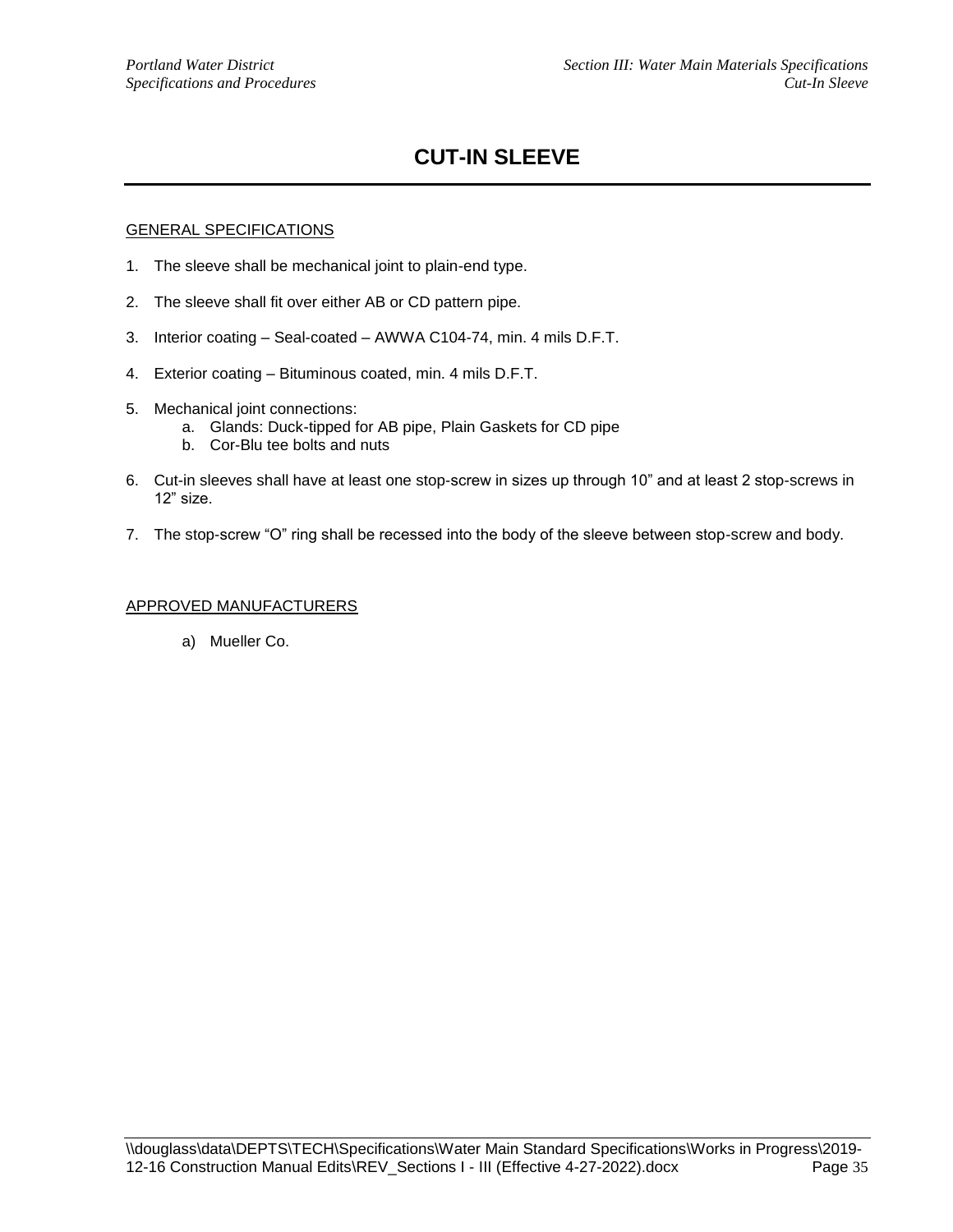### **DUCTILE IRON FITTINGS**

- 1. Fittings include but are not limited to bends, reducers, off-sets, tees, and sleeves
- 2. Material shall be ASTM A536 latest, grade 70-50-05, in accordance with AWWA C110 (latest revision) for fittings larger than 24" and C153 (latest revision) for fittings 3" thru 24".
- 3. Fittings shall be cement lined AWWA C104 (latest revision) or fusion bonded epoxy coated with a 5 mil nominal thickness per AWWA C550 and C116.
- 4. Interior seal coated AWWA C104 with minimum of 4 mils dry film thickness.
- 5. Exterior bituminous coated, 4 mils minimum dry film thickness or fusion bonded epoxy coated with a 5 mil nominal thickness per AWWA C550 and C116.
- 6. Sleeves shall not be cement lined, but shall be bituminous coated inside to 4 mils dry film thickness. All sleeves shall be long body type.
- 7. Mechanical joint with accessories furnished: D.I. glands, gaskets, Cor-Blu T-bolts and nuts.
- 8. Class 350 pressure rating in accordance with AWWA C153 3"-24" sizes.
- 9. Class 250 pressure rating in accordance with AWWA C110 30"-48" sizes.
- 10. The "compact design" fittings must provide adequate space for the MJ joint and accessories to be installed without special tools (i.e. Lowell wrench can be used).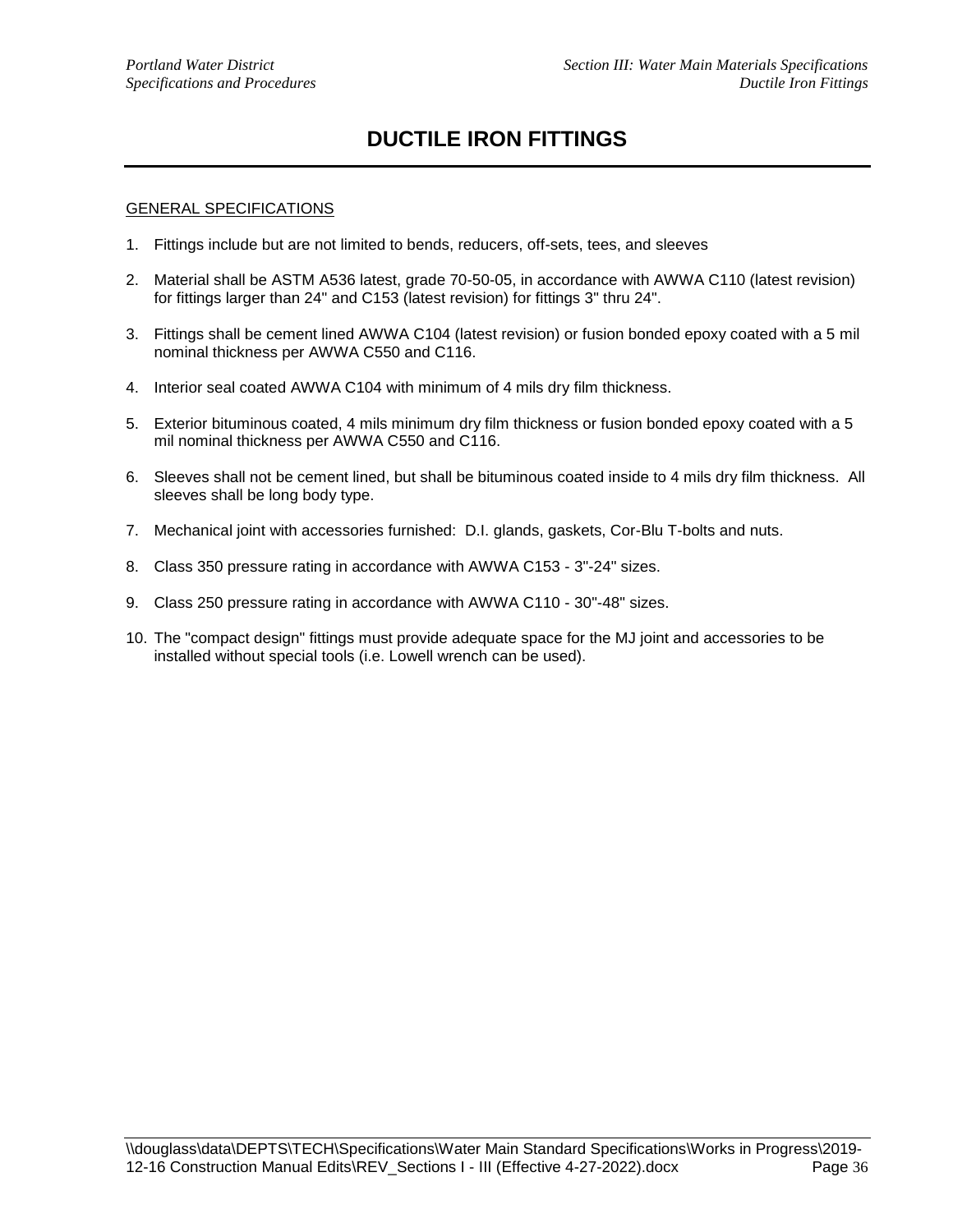### **DUCTILE IRON PIPE**

### GENERAL SPECIFICATIONS

- 1. Ductile iron pipe shall meet requirements of AWWA Standard C-151 (latest revision) and be cement lined and seal coated to meet AWWA Standard C-104 (latest revision).
- 2. Joints shall meet requirements of AWWA C-111 (latest revision).
- 3. Interior seal coated, bituminous paint oil cut, emulsion not acceptable, thickness minimum of 2 mils dry film thickness.
- 4. Exterior bituminous coated with minimum of 2 mils dry film thickness.
- 5. Class 52 wall thickness, 4-inch diameter through 12-inch diameter inclusive.
- 6. Ductile Iron Pipe with diameters 16-inches and larger shall be approved by PWD.
- 7. State nominal laying length and mark shorter lengths near bell.
- 8. Mechanical joint pipe to be furnished with gland, gaskets and Cor-Blu bolts and nuts.

- a) American Cast Iron Pipe
- b) Griffin Pipe
- c) U.S. Pipe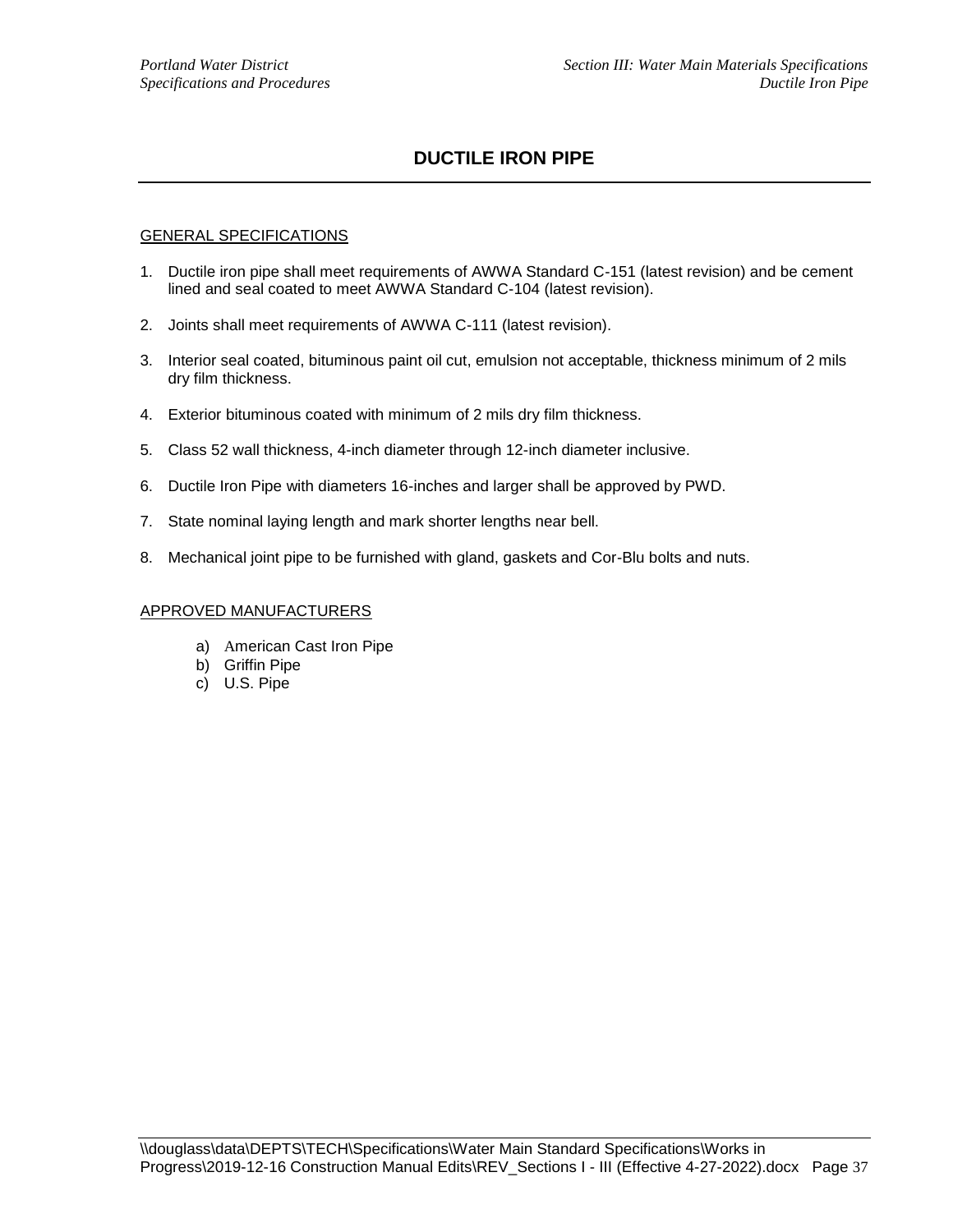## **FIRE HYDRANT**

- 1. The hydrant shall open right.
- 2. The operating nut shall be D.I. or bronze, pentagon in shape with dimensions: a. Top 1-13/16" tapering to 1-7/8" on bottom.
- 3. Nozzles:
	- a. Two (2) each 2-1/2" National Standard Thread
	- b. One (1) each 4-1/2" National Standard Thread
- 4. Port covers shall be supplied without chains and shall have the same size pentagon operator as specified above.
- 5. Traffic model hydrant with breakaway feature
- 6. Barrel length(s) shall be:
	- a. 6 ft. cover, 6-1/2 ft. bury; or
	- b. 5-1/2 ft. cover, 6 ft. bury, or
	- c. 5 ft. cover, 5'-6" bury
- 7. Hydrant shoe or base shall have the following:
	- a. 6" MJ inlet;
	- b. 5-1/4" valve opening with non-draining bronze seat that is permanently plugged;
	- c. Valve seat and sub-seat arrangement shall be bronze to bronze;
	- d. Horizontal and vertical blocking planes manufactured into hydrant base
- 8. Bolts:
	- a. All buried mechanical joint bolts and nuts (T-head, etc.) shall be Cor-Blu or equal;
	- b. All buried flange joint bolts shall be stainless steel (Type 304) or silicone bronze.
- 9. Protective Coatings:
	- a. All paintings and coatings shall be a minimum of 3 mils total dry film thickness, unless noted
	- b. The internal area of the hydrant base, which is normally exposed to water and which includes the internal body of hydrant shoes, including lower valve plate, shall be epoxy coated
	- c. All internal and external cast iron or ductile iron components shall be coated with an approved bituminous coating, 3 mils minimum
	- d. Coatings for upper barrel exterior:
		- i. Surface preparation blast clean SSPC-SP-6
		- ii. Primer Sherwin Williams Red Oxide E61RC21, 1.5 mils, dry
		- iii. Finish coat Sherwin Williams Regal Yellow, F78Y30, 1.5 mils, dry or sufficient paint to hide the second coat
		- iv. Total dry film thickness 3 mils minimum.
	- e. Coatings for bonnet, operating nut, port cap:
		- i. Surface preparation: Blast clean, SSPC-SP-6
		- ii. Exterior primer
		- iii. Exterior aluminum
		- iv. Total dry film thickness 3 mils minimum.
- 10. PWD personnel shall install flow indicator collars on all new hydrants.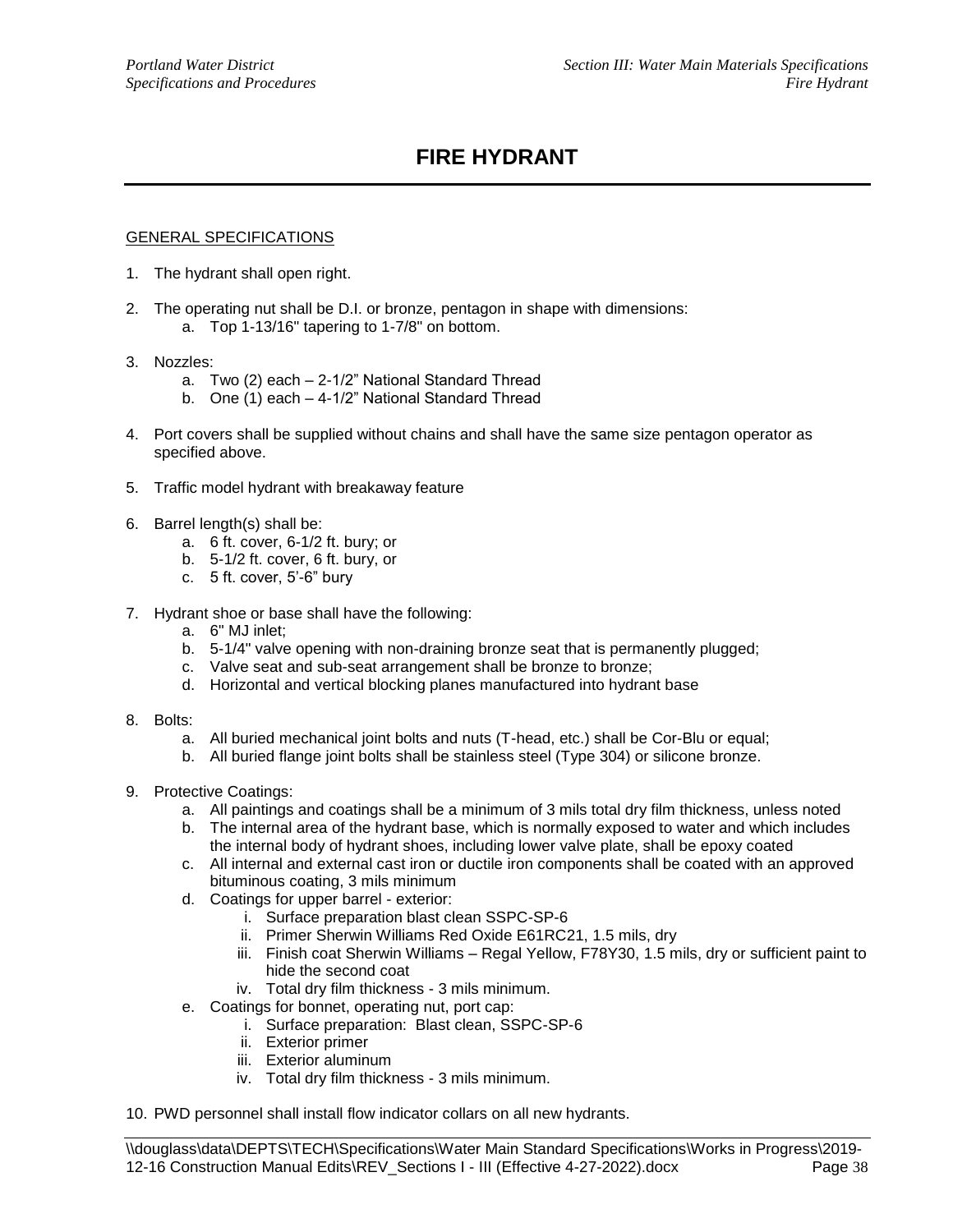### APPROVED HYDRANTS

- a) Clow Eddy with lower stern machined from bar stock
- b) American Darling Models: B62B-1, B62B-5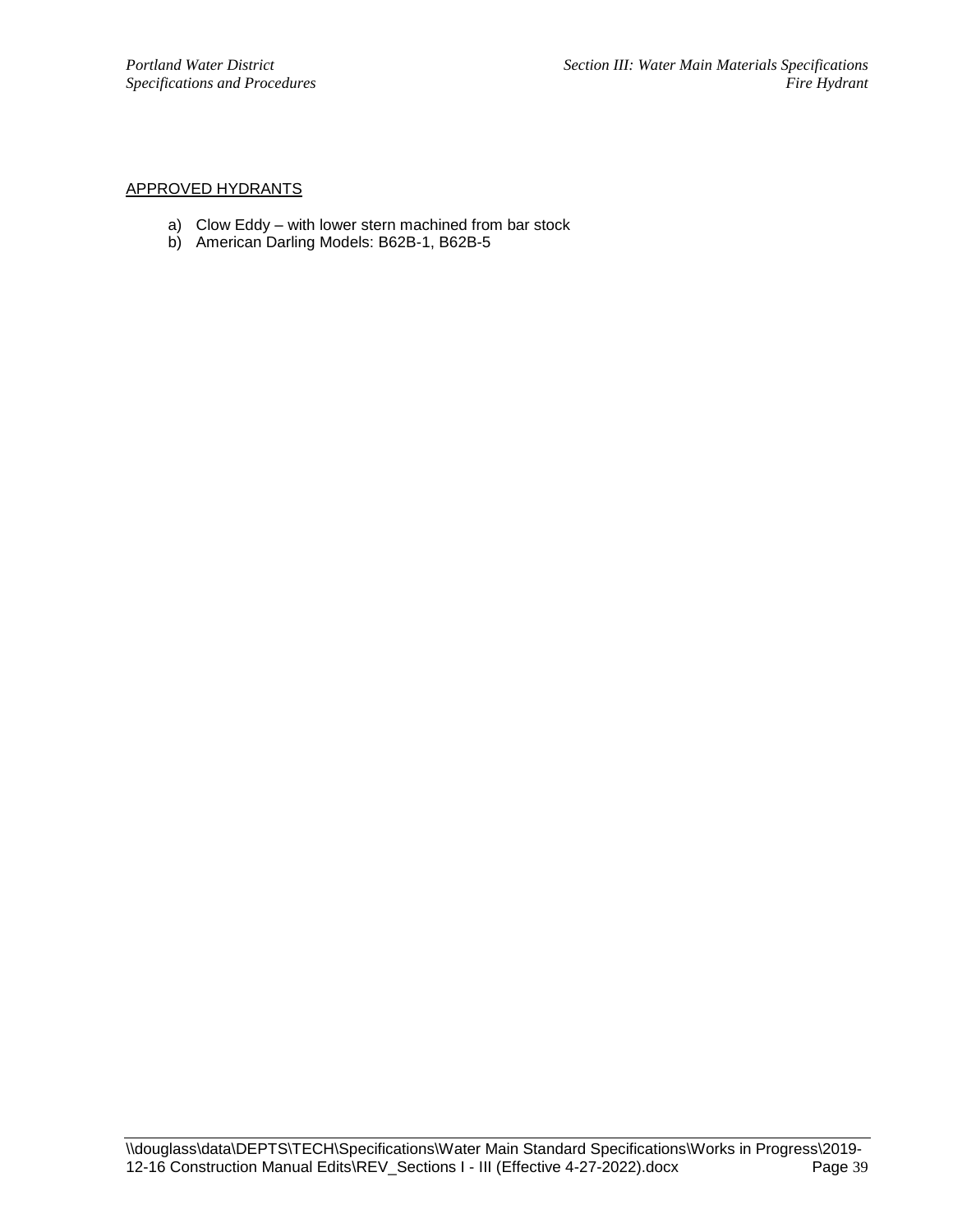### **PIPE JOINT RESTRAINT**

#### GENERAL SPECIFICATIONS

- 1. Use in conjunction with mechanical joint fittings.
- 2. The joint restraint ring and its wedging components shall be made of ductile iron conforming to ASTM A536-80.
- 3. Dimensions of the restrainer must allow use with standard M.J. bell conforming to AWWA C111 and AWWA C153.
- 4. Restrainer must restrain up to 350 psi of working pressure in 3" to 16" sizes and 250 psi of working pressure in 18" to 48" sizes with a 2:1 safety factor.
- 5. Torque limiting twist off nuts shall be used to ensure proper actuation of the restraining wedges where applicable

- a) Sigma ONE-LOK
- b) Ford Uni-Flange Series 1400
- c) Ebba Mega Lug
- d) Romac Grip Ring
- e) Star Grip Series 300
- f) Romac Romagrip
- g) MJ FIELD LOK Gasket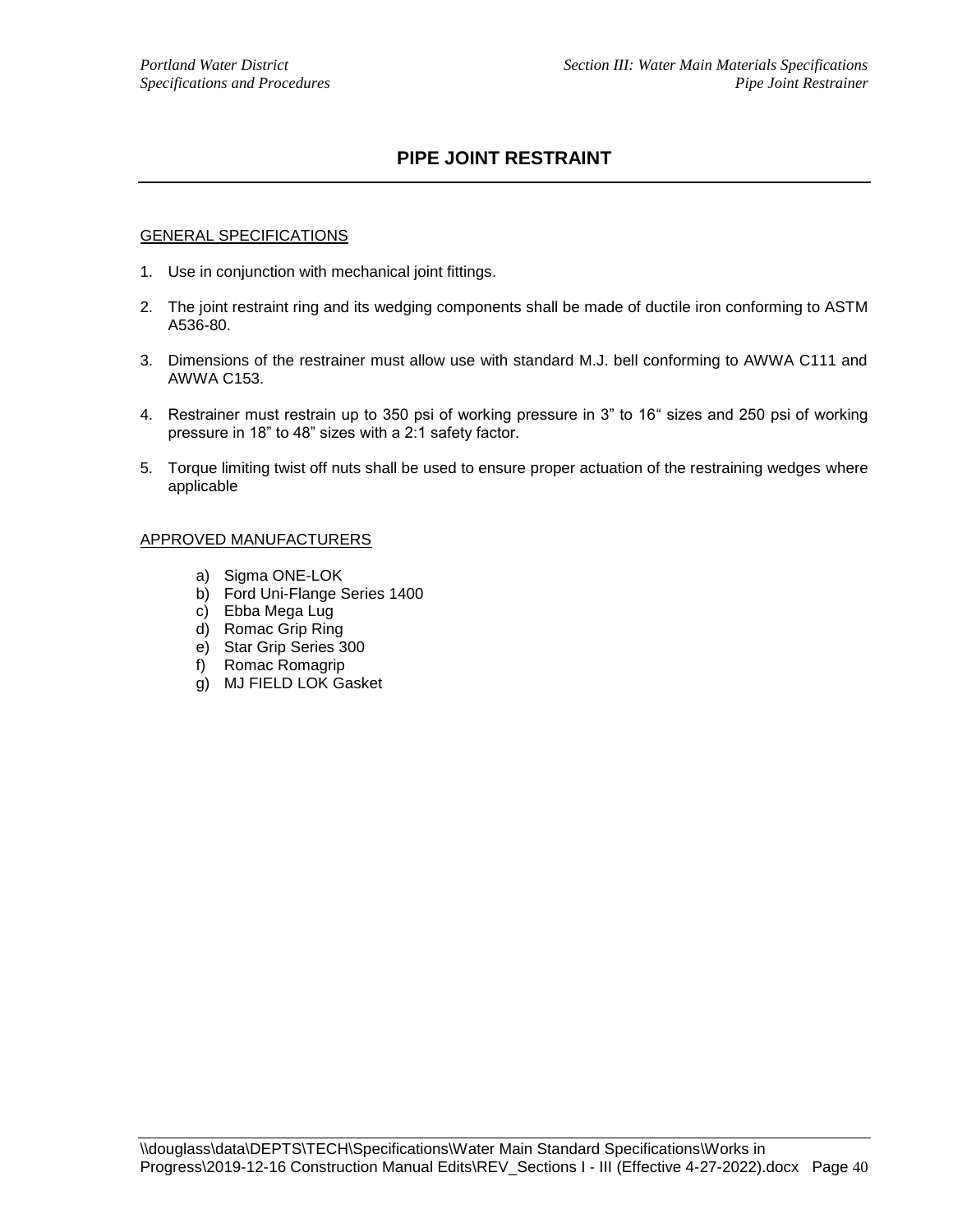### **POLYETHYLENE ENCASEMENT**

- 1. Tube type polyethylene encasement shall be installed on all ductile iron pipe and fittings in accordance with AWWA Standard C105 - latest revision, Method A.
- 2. Polyethylene encasement shall be either linear low-density polyethylene (LLDPE) film with a minimum thickness of 8-mil or high-density, cross-laminated polyethylene (HDCLPE) film with a minimum thickness of 4-mil.
- 3. Circumferential wraps of tape or plastic tie straps shall be placed at 2-ft. intervals along the barrel of the pipe.
- 4. The polyethylene encasement shall prevent contact between the pipe and the surrounding backfill and bedding material but is not intended to be a completely airtight or watertight enclosure. All lumps of clay, mud, cinders, and so forth, on the pipe surface shall be removed prior to installation of the polyethylene encasement. During installation, care shall be exercised to prevent soil or embankment material from becoming trapped between the pipe and the polyethylene.
- 5. The polyethylene film shall be fitted to the contour of the pipe to effect a snug, but not tight, encasement with minimum space between the polyethylene and the pipe. Sufficient slack shall be provided in contouring to prevent stretching the polyethylene where it bridges irregular surfaces, such as bell-spigot interfaces, bolted joints, or fittings, and to prevent damage to the polyethylene due to backfilling operations. Overlaps and ends shall be secured with adhesive tape, string, plastic tie straps, or any other material capable of holding the polyethylene encasement in place until backfilling operations are complete.
- 6. Three layers of polyethylene adhesive tape shall be wrapped around any polywrapped pipe where a tapping machine will be placed. All copper services connected to a pipe wrapped in polyethylene encasement shall be wrapped within three feet of the pipe.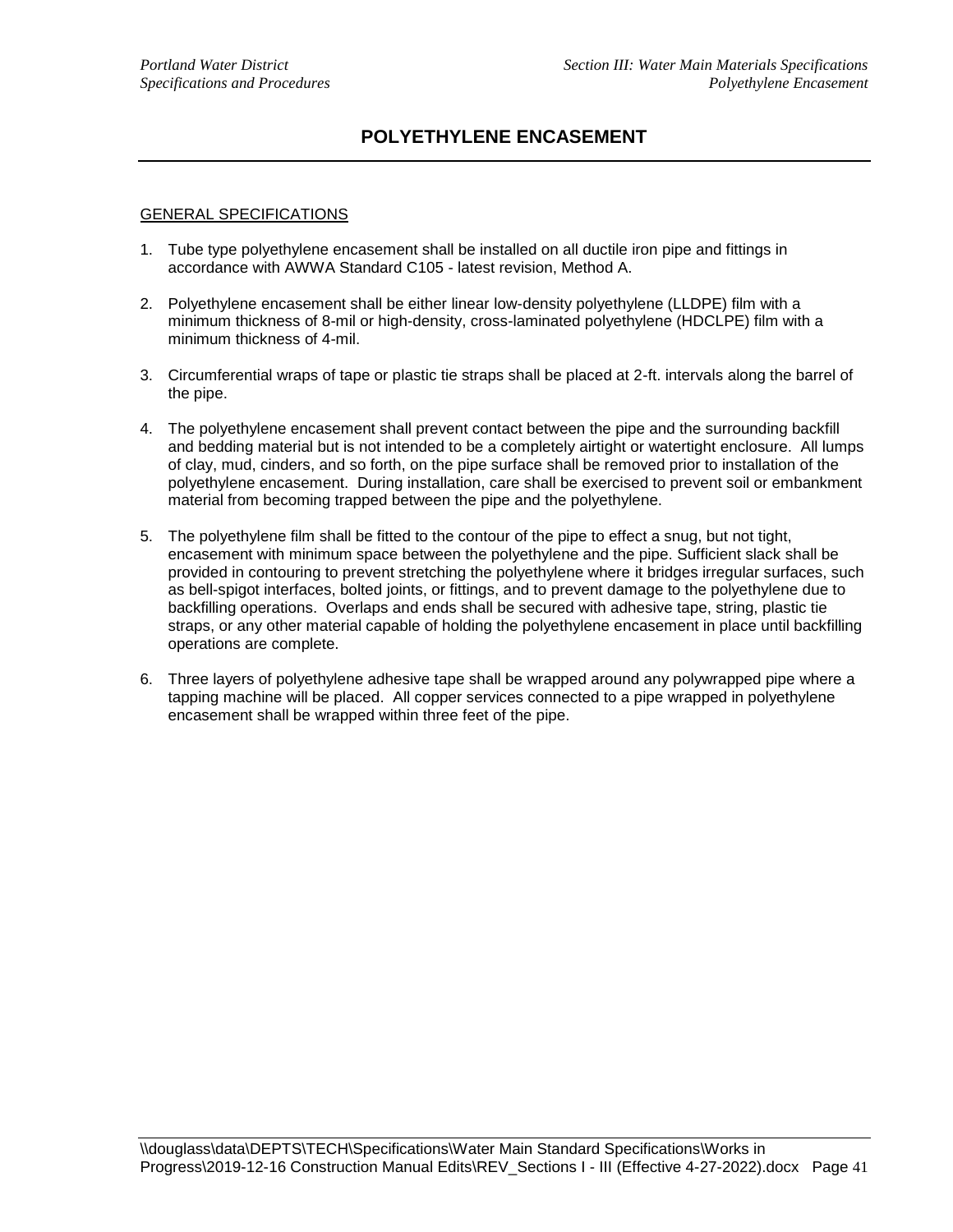### **PVC WATER PIPE**

### GENERAL SPECIFICATIONS

- 1. For all water main installations that are less than 4" I.D. (4" and larger use ductile iron), the District will require use of 2" I.D. PVC plastic water pipe meeting the following: Under special site conditions the District does require the use of C-900 PVC in sizes larger than 4".
- 2. Pipe Specifications (2"):
	- a. Diameter:
		- i. The I.D. shall be a minimum of 2"
		- ii. The O.D. shall be a maximum of 2.38"
		- iii. The minimum wall thickness shall be 0.113"
	- b. Pressure Rating
		- i. The minimum working pressure rating shall be 200 PSI (SDR-21).
		- ii. The pipe shall conform to standard ASTM 2241.
	- c. Pipe Length
		- i. The pipe shall be provided in 20' lengths. If approved by the Engineer, field cutting per Manufacturer's recommended practices.
	- d. Gaskets
		- i. The gasket or O-Ring material shall be rubber meeting ASTM F 477 and of the "permanent use" type.
- 3. Fittings:
	- a. Standard AWWA C900 fittings are not available in the 2" I.D. and therefore "steel pipe" class fittings, or Certa-Lok Yelomine couplings and fittings meeting ASTM D 3139 shall be used.
	- b. The normal nomenclature for "steel fittings" is Schedule 40 or Schedule 80, with the respective pressure ratings of 280 PSI and 400 PSI. Both of these fitting classes are acceptable for use.
- 4. Service Connections:
	- a. All service connections shall be made with tapping saddles\* per Portland Water District specifications or by use of tees meeting the above noted fitting specifications.
- 5. Installation:
	- a. An eight gauge bare copper wire shall be fastened to the buried PVC pipe to facilitate electronic pipe locating. The wire shall be fastened at two locations per length and not at any joint.
- 6. The District requires 305 PSI (SDR-14) PVC pipe for other sizes such as 4", 6", 8", and 12". Pipe shall conform to AWWA C-900. PVC pipe for these sizes only as approved by PWD.

- a) J-M Manufacturing Blue Brute
- b) Certainteed Yelomine
- c) Victaulic Aquamine
- d) IPEX Blue Brute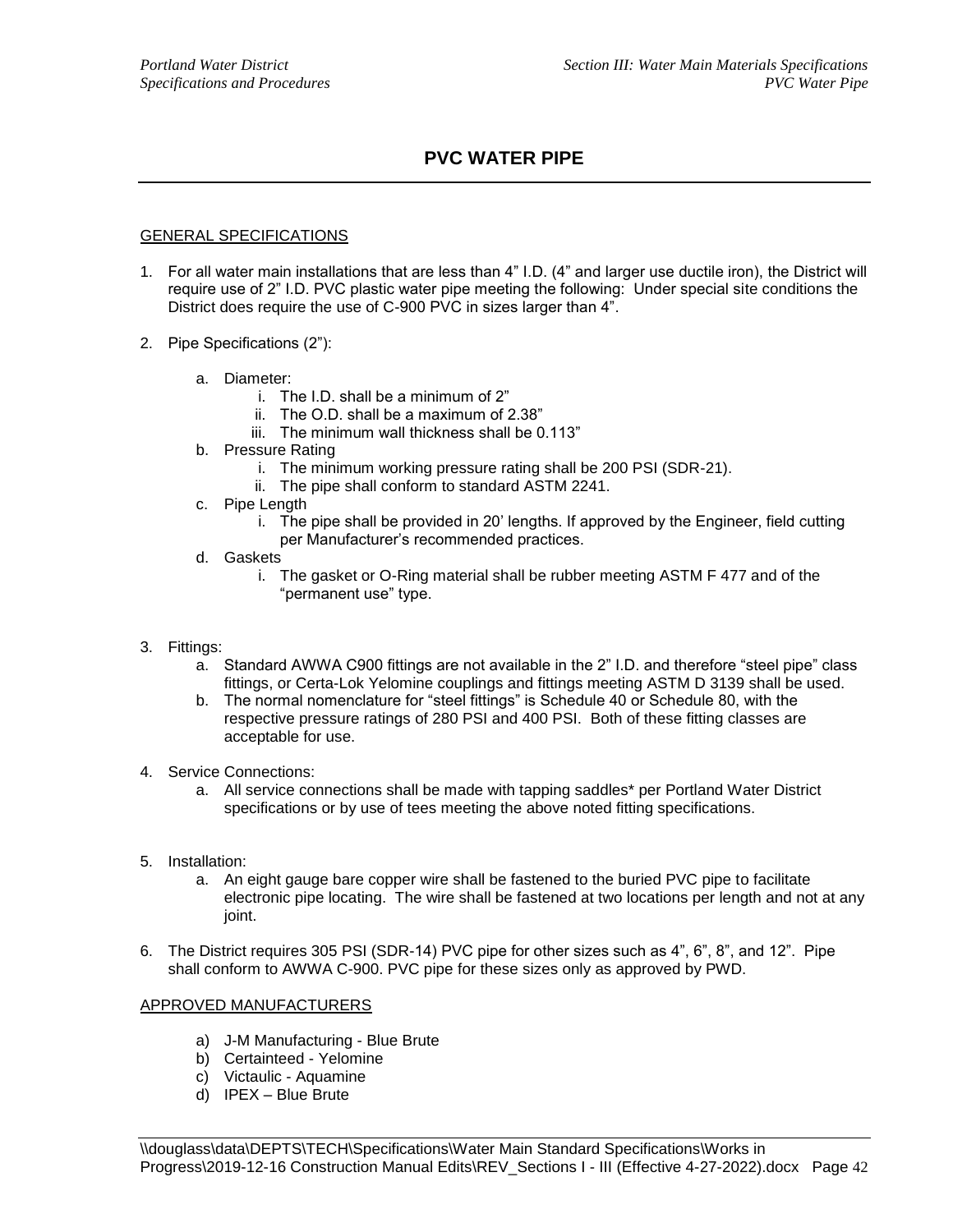## **RESILIENT SEATED GATE VALVE**

- 1. Valve shall meet the latest revision of the AWWA C-515 and C-509 standards for 4" diameter valves and larger and 2" diameter valves, respectively.
- 2. Valve shall have a smooth unobstructed water way which shall be a minimum diameter of the valve.
- 3. Valve ends to be specified and shall be furnished with Cor-Blu (or equal) bolts and nuts.
- 4. Valve shall be rated for zero leak rate at 200 psi differential working pressure and have a 400 psi hydrostatic test for structural integrity.
- 5. Sealing Valve shall have a minimum of 2 "O" rings situated such that the "O" rings above the thrust collar can be replaced with the valve under pressure and in the open position.
- 6. Valve stem shall:
	- a. open right with a stem nut made of copper-alloy
	- b. be non-rising
	- c. include a thrust collar integrally cast to the stem
	- d. include with two (2) thrust washers, placed one above and one below the stem thrust collar
	- e. be constructed of copper alloy or stainless steel;
	- f. be such that the thrust washers are made of a synthetic polymer with physical properties required or stainless steel.
- 7. Valve Body The body, including the stuffing box and the bonnet, shall be constructed of cast iron or ductile iron, meeting the latest revision of AWWA C-153.
- 8. Valve Wedge shall be:
	- a. constructed of ductile iron (less guiding mechanism);
	- b. fully encapsulated and permanently bonded with a resilient elastomer;
	- c. constructed such to allow the flushing of any interior exposed surface during operations.
- 9. Coatings:
	- a. the internal and external valve body, including the stuffing box, bonnet, and interior of the wedge shall be fusion bonded epoxy coated with 8 mils D.F.T.
	- b. interior shall meet latest version of AWWA C-550.
	- c. shall be holiday free, interior and exterior, per testing method described in AWWA C-550, Sec. 5.1.
- 10. Operating Nut:
	- a. shall be two (2) inch square grey iron or ductile iron
		- i. with a hold down nut (made of 316 stainless steel or silicone bronze), for tapered stems
		- ii. with a stainless steel pin inserted through the stem for full diameter stems
- 11. Bolts The seal plate and bonnet bolts shall be stainless steel (Type 316 or Type 304).
- 12. Valves 12" nominal diameter and smaller shall be directly operated by the nut on the valve stem and mounted vertically. Number of turns to open or close shall closely match the formula:  $(3 \times D) + 2$ . For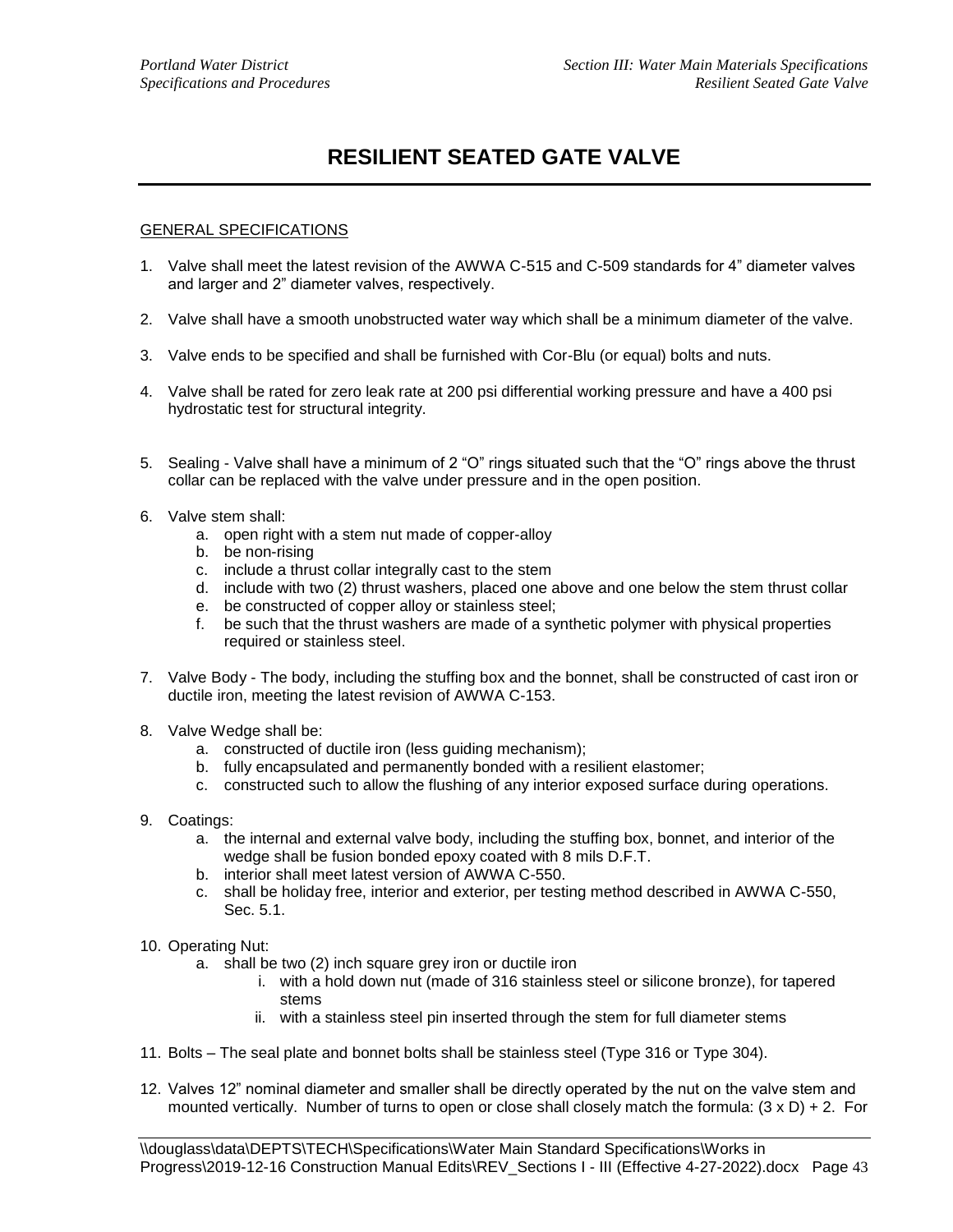example, a 12" valve should open or close with approximately  $(3 \times 12) + 2 = 38$  turns of the operating nut.

- 13. Valves larger than 12" nominal diameter shall be designed to be installed horizontally and shall have bevel gear operators driven by the operating nut. Valves 14" – 24" nominal diameter shall have 4:1 bevel gear operators. Valves with 30" – 36" nominal diameters shall have 6:1 bevel gear operators and valves with 42" – 48" nominal diameters shall have 8:1 bevel gear operators. Number of turns to open or close shall closely match the formula:  $((3 \times D) + 2)$  times the bevel gear ratio. For example, a 24" valve should open or close with approximately  $((3 \times 24) + 2) \times 4 = 296$  turns of the operating nut.
- 14. Contractor may be required to supply a valve for inspection and approval of the coating system.

### APPROVED RESILIENT SEATED GATE VALVES

- 1. 4" diameter and greater
	- a. AFC Series 2500
	- b. Mueller A-2361/62
	- c. Clow Model 2693/2640
- 2. 2" diameter
	- a. Mueller A-2361/62
	- b. Clow Model 2639/2640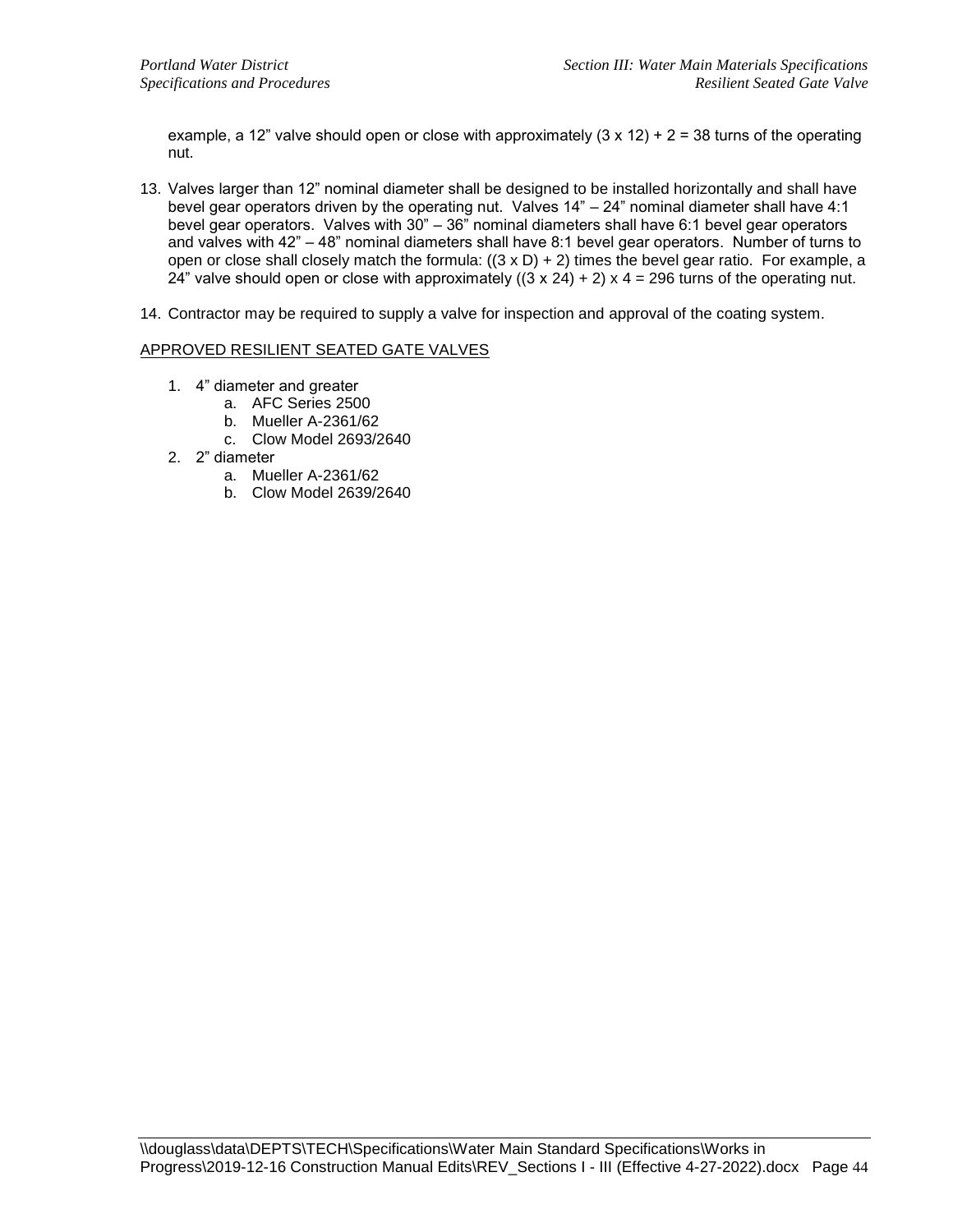### **RESTRAINED JOINT GASKETS**

### GENERAL SPECIFICATIONS

- 1. All accepted restrained joint gaskets in the Portland Water District distribution system shall be rated in accordance with the performance requirements of ANSI/AWWA C111/A21.11.
- 2. Required Applications
	- a. Any hydrant branch or service with a distance greater than 18' shall have an approved restrained joint gasket in the bell ends.
	- b. Where a casing is required, all joints within the casing shall have an approved restrained joint gasket unless restrained joint pipe is used.
	- c. At any time as required by the Owner or Engineer.
	- d. Any live service tap where there is a joint between the connection and the end of the service.

- a) American Fast-Grip Gasket American Pipe
- b) Field Lok 350 Gasket US Pipe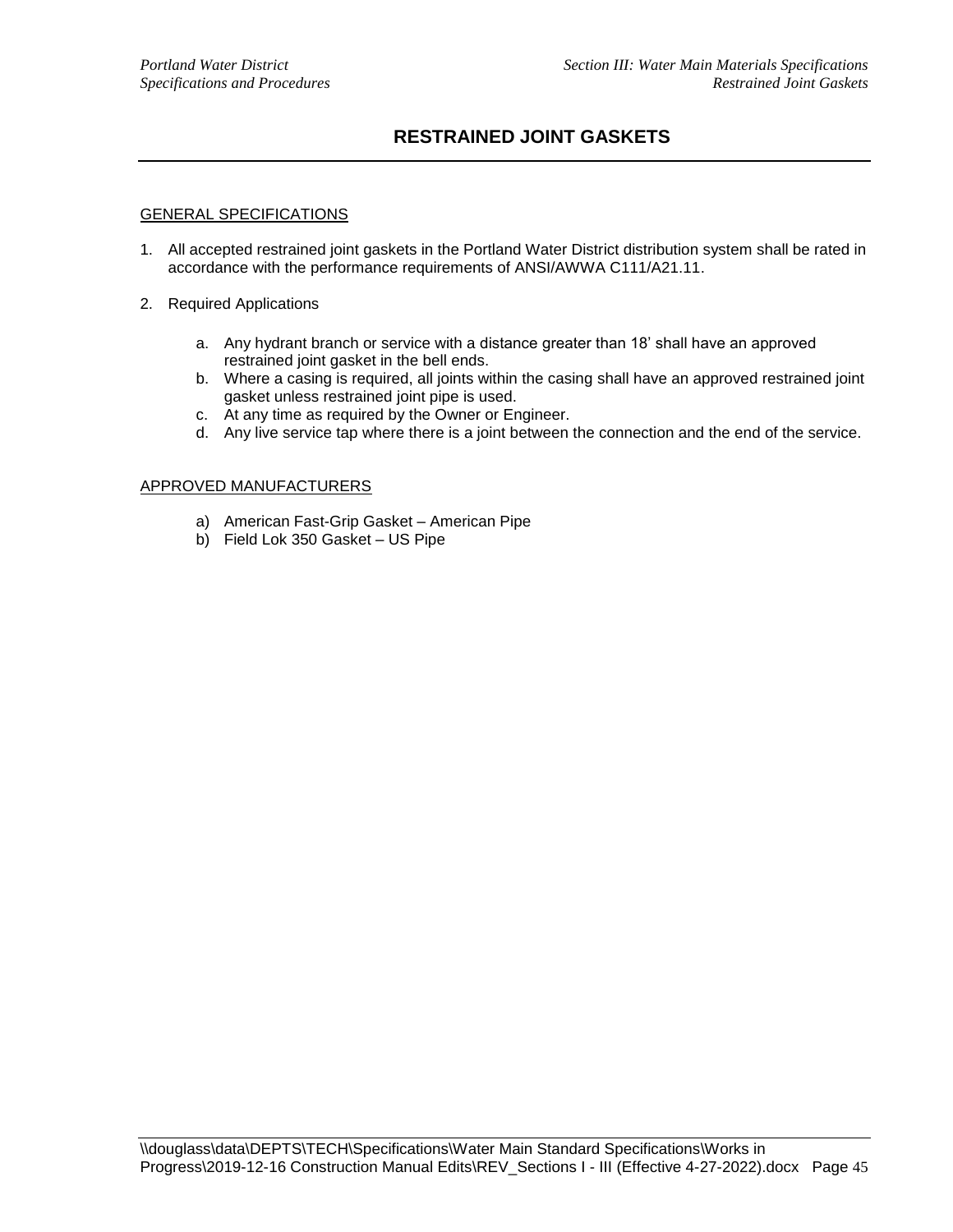## **SERVICE BOX AND ROD**

### GENERAL SPECIFICATIONS

- 1. Service Box
	- a. Shall be 1.0" Schedule 40 steel pipe with top having 1.0" N.P.T. pipe threads for screw-on cover or coupling.
	- b. Shall be Erie style with 6' slide-type riser.
	- c. Any extension of a service box requires a threaded merchant coupling with no set screw.

### APPROVED MANUFACTURERS:

- i. Laroche
- ii. Clow Canada
- iii. Bibby

#### 2. Cover

- a. Shall be Quincy type (heavy duty) cover that screws on Service Box (1.1 above).
- b. Shall be tapped with a 1" rope thread with a solid brass plug with pentagon operating head.

### APPROVED MANUFACTURERS:

- i. Bibby
- ii. Laroche
- iii. Clow Canada
- iv. QWP
- 3. Service Box Foot Piece
	- a. The standard foot piece shall be heavy duty (Ford style or equal) cast iron design.
	- b. The large, heavy-duty foot piece shall have an arch that will fit over 2" ball-valve curb stops.

- i. Laroche
- 4. Service Rod
	- a. Shall have a self aligning design.
	- b. 36" length for all services.
	- c. 24" length for air valves.
	- d. Shall be round and constructed of stainless steel (304) with an epoxy coating (minimum 4 mil D.F.T.).
	- e. Shall have a yoke design that is an integral part of the rod.
	- f. The curb-stop attachment pin shall be a brass cotter pin.
	- g. The rod "wrench-flat" shall have a minimum thickness of 1/4" tapered to 1/16" and width of 5/8" or 1/2".
	- h. Diameter
		- i. 1/2" diameter for 1/2", 3/4", and 1" services
		- ii. 5/8" diameter for 1.5" and 2" services
	- i. APPROVED MANUFACTURERS:
		- i. North American Manufacture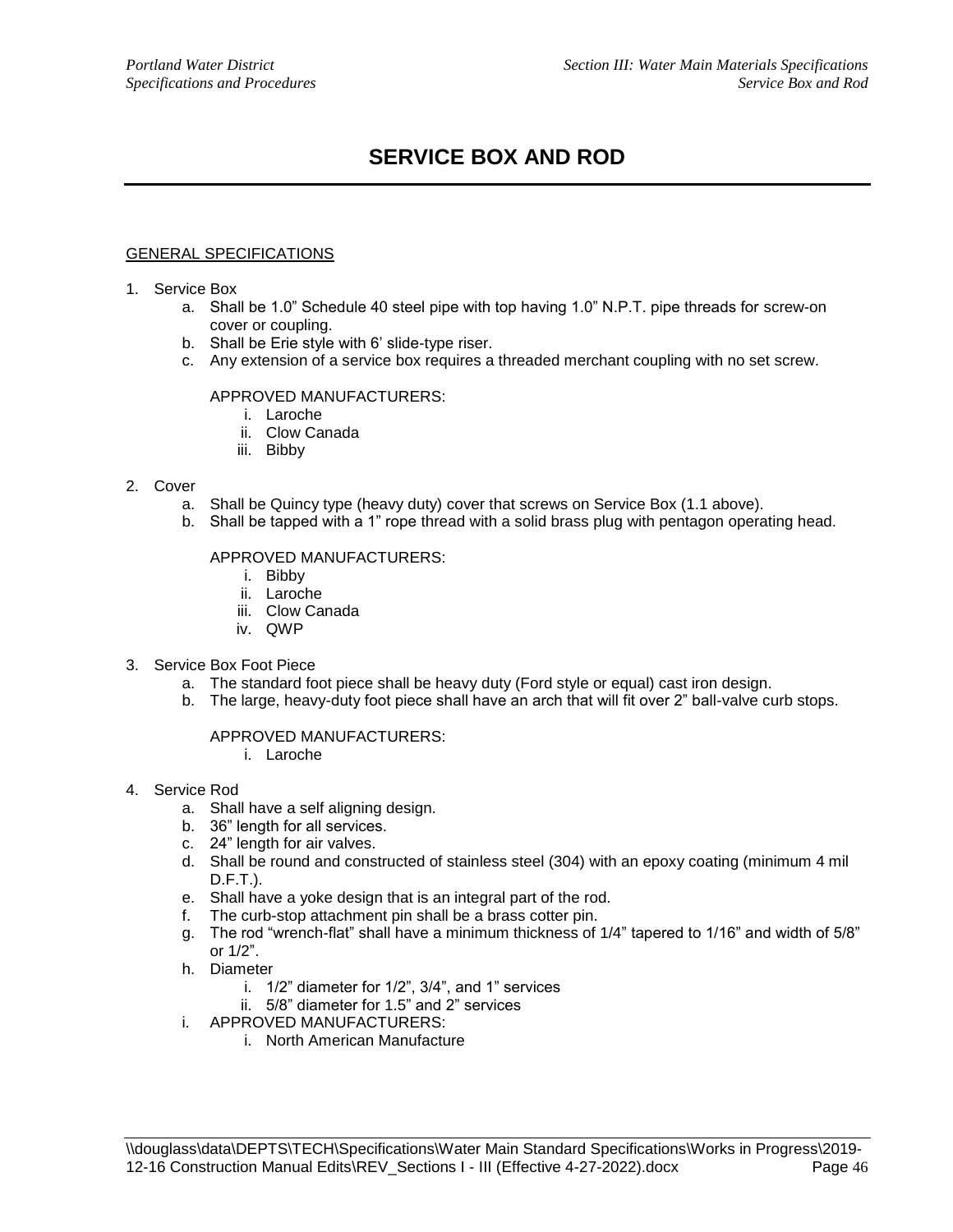## **SERVICE SADDLE**

### GENERAL SPECIFICATIONS FOR DUCTILE IRON PIPE

- 1. The service saddle shall have the "larger sized" body, the same as associated with the "service repair" saddle, which shall have a minimum diameter of 6 in. and multiple "O" ring type sealing.
- 2. The saddle body shall be constructed of epoxy coated ductile iron.
- 3. The sealing gasket(s) shall be either Buna-N rubber or SBR rubber (ASTM D2000).
- 4. Service saddles shall be installed with all 1 1/2" and 2" corporation stops (cc only).
- 5. APPROVED MANUFACTURES:

| Size            | <u>Tap</u>                | Saddle                       |
|-----------------|---------------------------|------------------------------|
| $2" - 2 - 1/4"$ | $\frac{3}{4}$ ". 1" cc    | Smith-Blair 315, Ford FC 202 |
| $4" - 12"$ D.L. | $\frac{3}{4}$ "- 11/2" cc | Smith Blair 331              |
| $4" - 12"$ D.I. | $2"$ cc                   | Smith-Blair 313              |
| 16"             | $\frac{3}{4}$ "-2" cc     | Smith-Blair 313              |
| $20" - 36"$     | $\frac{3}{4}$ "-2"cc      | Smith-Blair 366              |

#### GENERAL SPECIFICATIONS FOR PVC PIPE

- 1. The service saddle shall have the "larger sized" body, the same as associated with the "service repair" saddle, which shall have a minimum diameter of 6 in. and multiple "O" ring type sealing.
- 2. APPROVED MANUFACTURERS:

| Size            | <u>ap</u>              | Saddle                       |
|-----------------|------------------------|------------------------------|
| $2" - 2 - 1/4"$ | $\frac{3}{4}$<br>1" сс | Smith-Blair 315, Ford FC 202 |
| $4" - 12"$      |                        | Smith-Blair 265              |

### GENERAL SPECIFICATIONS FOR HDPE PIPE

1. Spring washers are required for service saddles on HDPE Pipe.

| <u>Size</u>           | or<br>au | addle           |
|-----------------------|----------|-----------------|
| $A$ "-12"<br><u>-</u> |          | Smith-Blair 265 |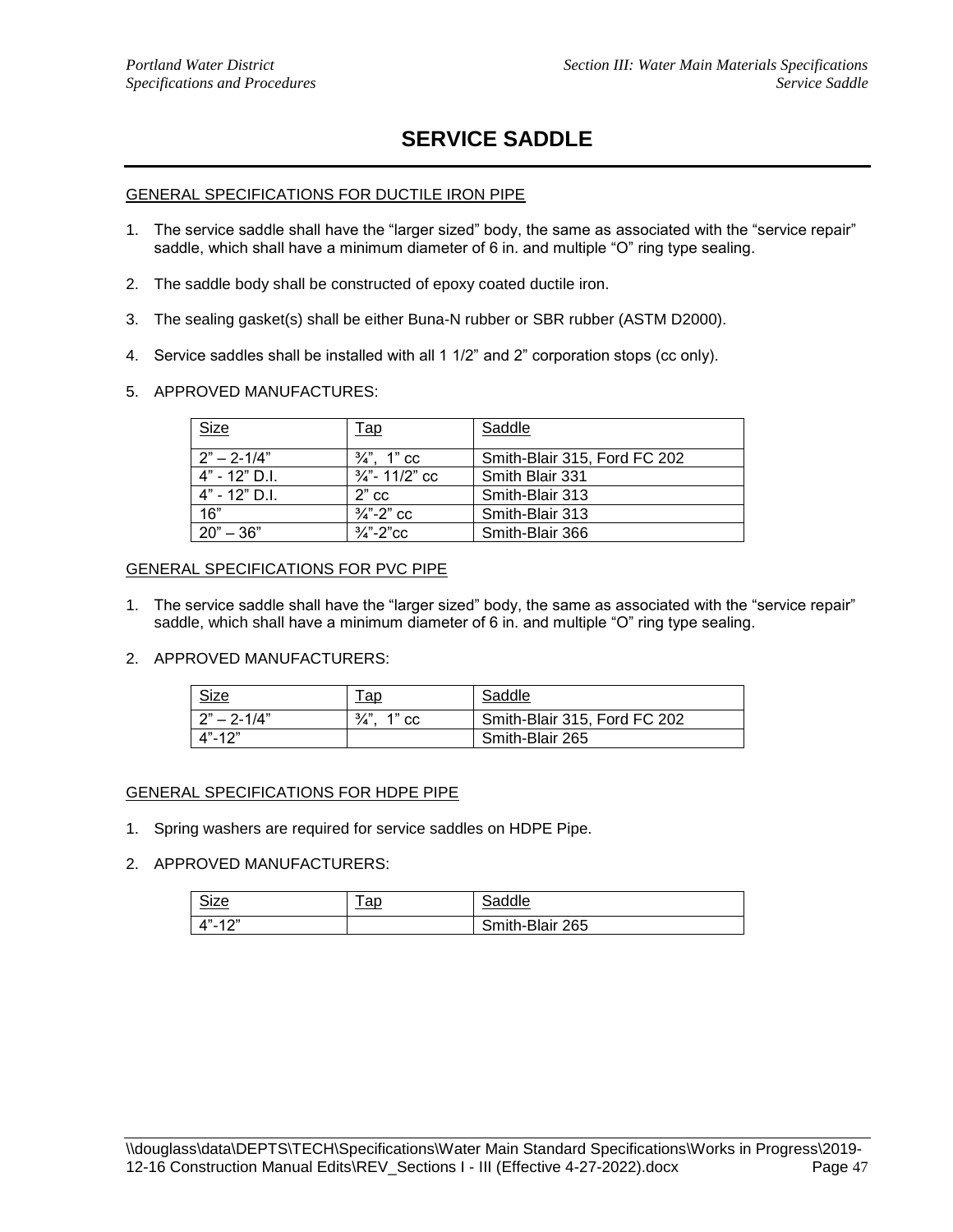### **STAINLESS STEEL REPAIR CLAMP**

- 1. The sleeve shall be of full circle design, either one piece or two piece, for pipe sizes 2" thru 12".
- 2. Body: Shall be 18-8 stainless steel shell.
- 3. Gasket:
	- a. Shall be full length and diameter of the body size;
	- b. This gasket shall form a multiple O-ring, or grid, sealing barrier for the entire length and circumference;
	- c. Shall be virgin SBR rubber (ASTM D2000 AA 415).
- 4. Lugs, sidebar, and lifting bar shall be heavy gauge 18-8 stainless steel with TIG/MIG welding and chemical passivation of all welds.
- 5. Bolts and Nuts shall be Teflon coated 18-8 heavy gauge stainless steel
- 6. Armor: The armor, or bridging plate between the side bars shall be heavy gauge 18-8 stainless steel bonded to the gasket to bridge the lug area.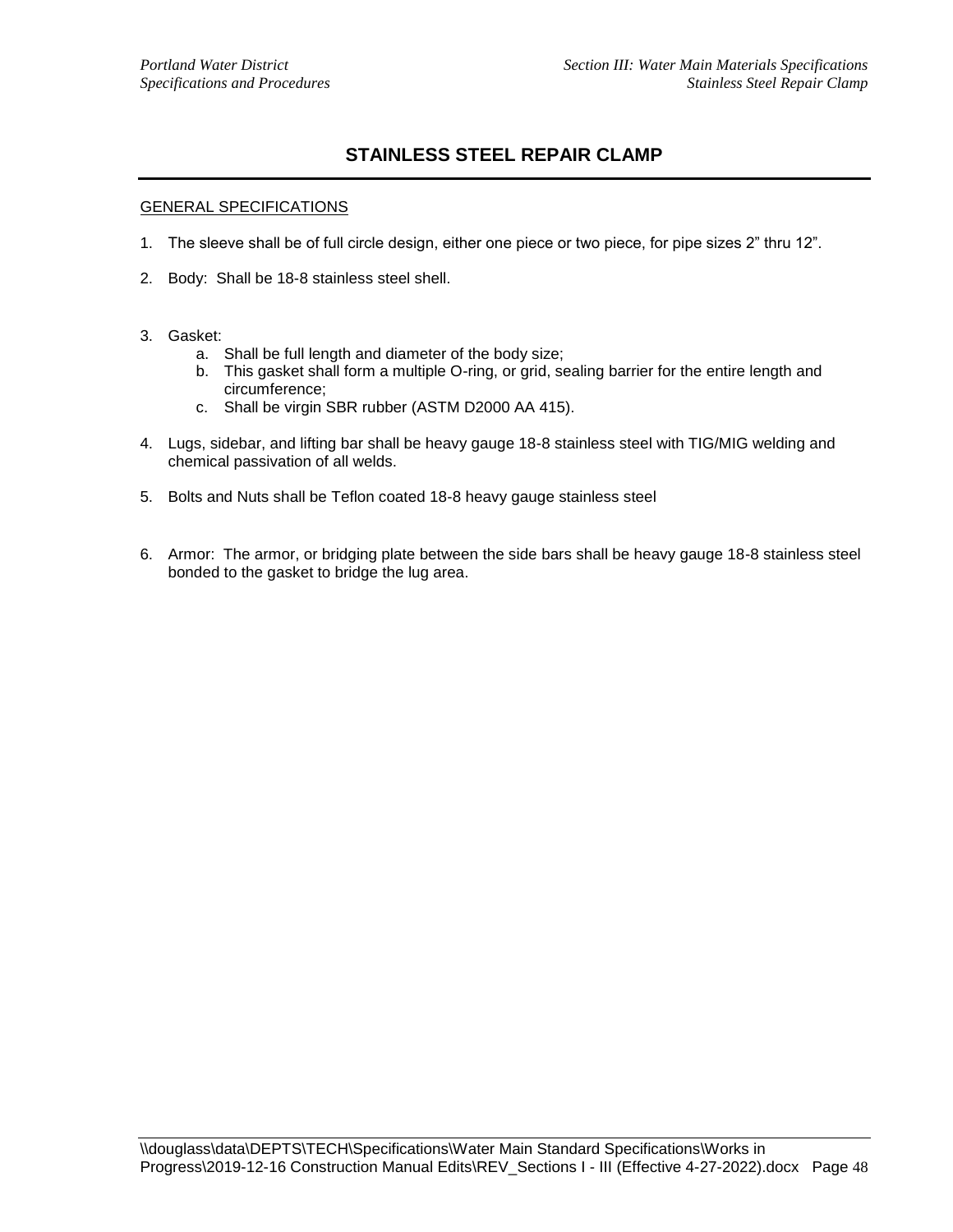## **TAPPING SLEEVE**

### GENERAL SPECIFICATIONS

- 1. For sizes 12" and smaller tapping sleeve shall be ductile iron or approved fabricated steel:
	- a. Tapping sleeve shall be mechanical joint with recessed outlet flange for tapping valve.
	- b. Tapping sleeve shall conform to AWWA C-207, Class D, with rated maximum working pressure of 200 psi.
	- c. The side rubber gaskets shall be rectangular in cross-section and fit into grooved channels in the casting. These gaskets shall extend the entire length of the sleeve and shall not require cutting or trimming to match MJ end gaskets.
	- d. Tapping sleeve shall be AB-CD pattern to permit use of plain rubber and duck-tipped gaskets for various O.D. piping sizes.
	- e. Mechanical joint with accessories furnished; glands, gaskets, and Cor-Blu T-bolts and nuts or equal.
	- f. All flange outlet bolts shall be stainless steel (Type 304).
	- g. Interior and exterior to be bituminous coated with a minimum of 4 mils dry film thickness or fusion bonded epoxy coated.
	- h. The sleeve shall be provided with a  $\frac{3}{4}$ " F.I.P.T. test port and brass lug.

### APPROVED MANUFACTURERS:

- i. AFC
- ii. Mueller Co.
- iii. US Pipe
- iv. Tyler / Union
- v. Powerseal model 3490 and 3490 MJ (Fabricated Steel)
- 2. For sizes 16" and larger tapping sleeve shall be fabricated steel:
	- a. Body and Flange A-36
	- b. Coating Fusion-bonded epoxy coating with minimum D.F.T. of 5 mils, inside and out.
	- c. Bolts, Nuts Stainless Steel (Type 304).Gaskets SBR.Flange AWWA Class D plate flange with ANSI 150# drilling, proper recessing for tapping valves.
	- d. Sleeves shall be provided with 3/4" F.I.P.T. test port and plug.

### APPROVED MANUFACTURERS (4"-12")

- i. AFC
- ii. Mueller Co.
- iii. U.S. Pipe
- iv. Tyler / Union
- v. Powerseal Model 3490 and 3490MJ (Fabricated Steel)
- vi. Romac SST

#### APPROVED MANUFACTURERS (16" and larger)

- i. Romac FTS 420
- ii. Ford FTSC
- iii. Smith Blair 622
- iv. JCM 412
- v. Powerseal Model 3490 and 3490 MJ (up to 24")
- vi. JCM 415 or approved equal (for RCCP pipe only)